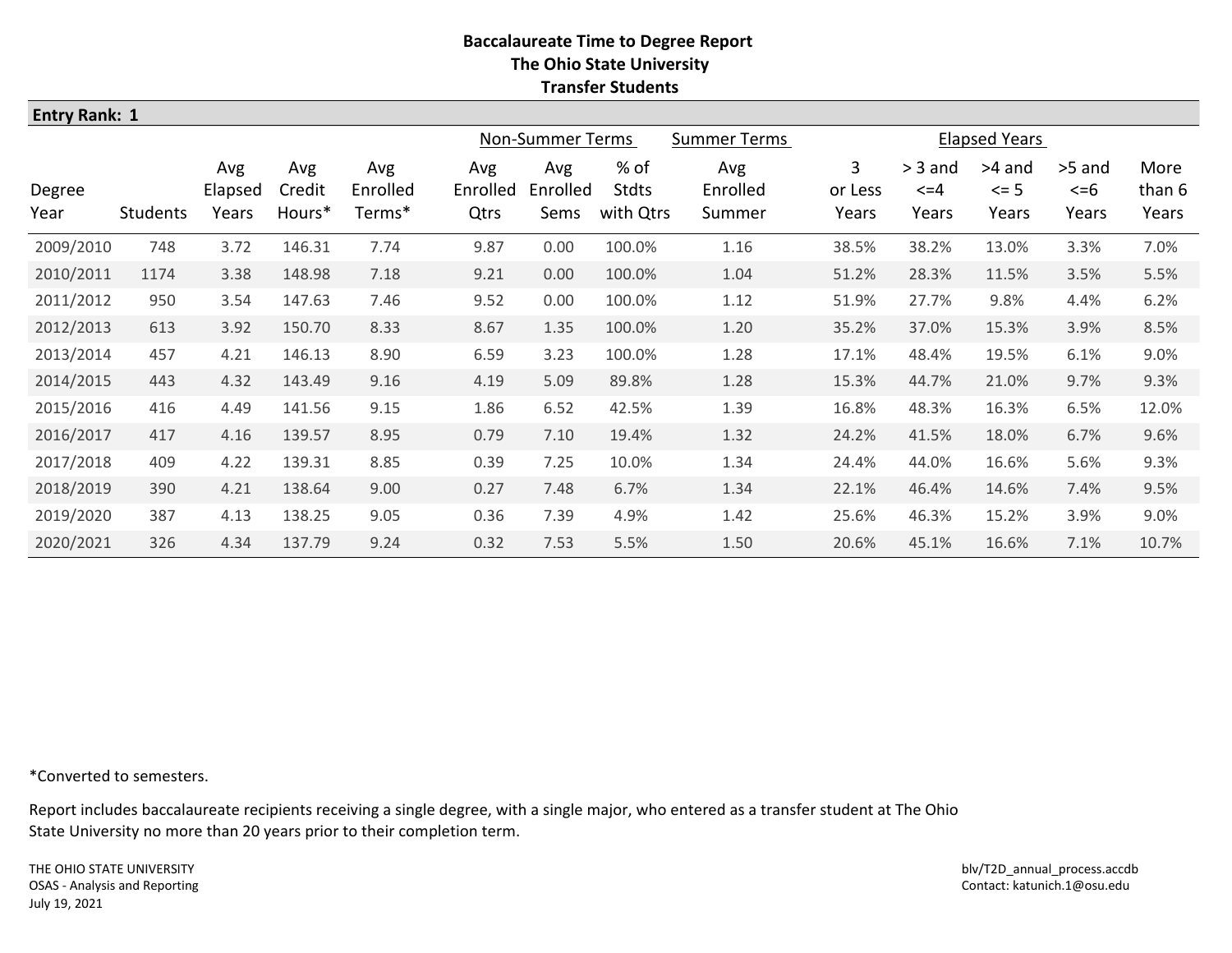| <b>Entry Rank: 2</b> |                 |                         |                         |                           |                                         |                         |                                   |                           |                       |                                 |                             |                              |                         |  |
|----------------------|-----------------|-------------------------|-------------------------|---------------------------|-----------------------------------------|-------------------------|-----------------------------------|---------------------------|-----------------------|---------------------------------|-----------------------------|------------------------------|-------------------------|--|
|                      |                 |                         |                         |                           | Non-Summer Terms<br><b>Summer Terms</b> |                         |                                   |                           | <b>Elapsed Years</b>  |                                 |                             |                              |                         |  |
| Degree<br>Year       | <b>Students</b> | Avg<br>Elapsed<br>Years | Avg<br>Credit<br>Hours* | Avg<br>Enrolled<br>Terms* | Avg<br>Enrolled<br>Qtrs                 | Avg<br>Enrolled<br>Sems | % of<br><b>Stdts</b><br>with Qtrs | Avg<br>Enrolled<br>Summer | 3<br>or Less<br>Years | $>$ 3 and<br>$\leq$ =4<br>Years | >4 and<br>$\leq$ 5<br>Years | >5 and<br>$\leq$ =6<br>Years | More<br>than 6<br>Years |  |
| 2009/2010            | 1169            | 3.31                    | 146.18                  | 7.39                      | 9.48                                    | 0.00                    | 100.0%                            | 1.07                      | 55.9%                 | 31.2%                           | 6.5%                        | 2.6%                         | 3.8%                    |  |
| 2010/2011            | 974             | 3.38                    | 145.27                  | 7.41                      | 9.53                                    | 0.00                    | 100.0%                            | 1.06                      | 53.4%                 | 33.6%                           | 6.6%                        | 3.0%                         | 3.5%                    |  |
| 2011/2012            | 1182            | 3.36                    | 144.93                  | 7.22                      | 9.27                                    | 0.00                    | 100.0%                            | 1.04                      | 56.3%                 | 27.7%                           | 8.8%                        | 2.8%                         | 4.5%                    |  |
| 2012/2013            | 1033            | 3.08                    | 143.21                  | 6.94                      | 6.91                                    | 1.43                    | 100.0%                            | 0.90                      | 65.9%                 | 22.6%                           | 6.6%                        | 1.8%                         | 3.1%                    |  |
| 2013/2014            | 1171            | 3.21                    | 142.19                  | 7.14                      | 4.37                                    | 3.33                    | 96.9%                             | 0.90                      | 59.6%                 | 28.6%                           | 5.9%                        | 1.8%                         | 4.1%                    |  |
| 2014/2015            | 1245            | 3.26                    | 144.82                  | 7.46                      | 1.91                                    | 5.14                    | 55.6%                             | 1.04                      | 55.2%                 | 32.4%                           | 7.0%                        | 2.5%                         | 2.9%                    |  |
| 2015/2016            | 1237            | 3.37                    | 143.13                  | 7.54                      | 0.74                                    | 6.00                    | 17.4%                             | 1.05                      | 54.2%                 | 32.7%                           | 6.6%                        | 2.7%                         | 3.8%                    |  |
| 2016/2017            | 1368            | 3.35                    | 142.80                  | 7.58                      | 0.30                                    | 6.32                    | 7.5%                              | 1.06                      | 55.2%                 | 30.0%                           | 8.4%                        | 3.2%                         | 3.1%                    |  |
| 2017/2018            | 1452            | 3.30                    | 142.45                  | 7.57                      | 0.17                                    | 6.39                    | 3.7%                              | 1.07                      | 55.0%                 | 32.9%                           | 6.5%                        | 2.4%                         | 3.2%                    |  |
| 2018/2019            | 1433            | 3.27                    | 142.10                  | 7.53                      | 0.08                                    | 6.40                    | 1.7%                              | 1.08                      | 56.0%                 | 31.3%                           | 8.0%                        | 2.4%                         | 2.4%                    |  |
| 2019/2020            | 1328            | 3.25                    | 141.18                  | 7.42                      | 0.07                                    | 6.35                    | 1.7%                              | 1.02                      | 60.8%                 | 27.3%                           | 6.6%                        | 2.3%                         | 3.0%                    |  |
| 2020/2021            | 1336            | 3.34                    | 141.91                  | 7.61                      | 0.09                                    | 6.39                    | 1.5%                              | 1.16                      | 56.7%                 | 31.5%                           | 5.6%                        | 2.1%                         | 4.0%                    |  |

\*Converted to semesters.

Report includes baccalaureate recipients receiving a single degree, with a single major, who entered as a transfer student at The Ohio State University no more than 20 years prior to their completion term.

THE OHIO STATE UNIVERSITY OSAS - Analysis and Reporting July 19, 2021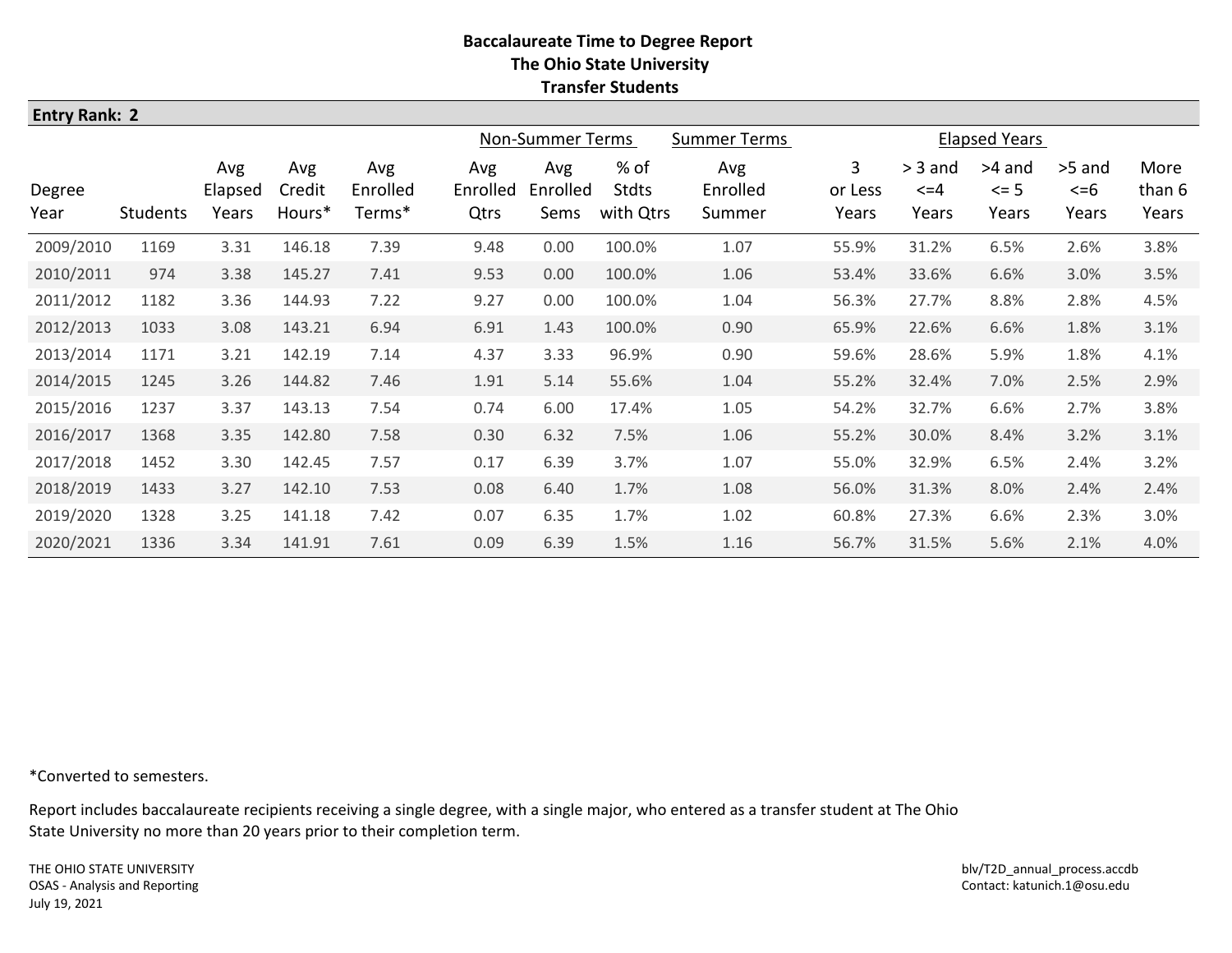| <b>Entry Rank: 3</b> |                 |                         |                         |                           |                         |                         |                            |                           |                                    |                                 |                             |                              |                         |
|----------------------|-----------------|-------------------------|-------------------------|---------------------------|-------------------------|-------------------------|----------------------------|---------------------------|------------------------------------|---------------------------------|-----------------------------|------------------------------|-------------------------|
|                      |                 |                         |                         |                           | Non-Summer Terms        |                         | <b>Summer Terms</b>        | <b>Elapsed Years</b>      |                                    |                                 |                             |                              |                         |
| Degree<br>Year       | <b>Students</b> | Avg<br>Elapsed<br>Years | Avg<br>Credit<br>Hours* | Avg<br>Enrolled<br>Terms* | Avg<br>Enrolled<br>Qtrs | Avg<br>Enrolled<br>Sems | % of<br>Stdts<br>with Qtrs | Avg<br>Enrolled<br>Summer | 3 <sup>1</sup><br>or Less<br>Years | $>$ 3 and<br>$\leq$ =4<br>Years | >4 and<br>$\leq$ 5<br>Years | >5 and<br>$\leq$ =6<br>Years | More<br>than 6<br>Years |
| 2009/2010            | 654             | 2.69                    | 154.57                  | 6.16                      | 7.60                    | 0.00                    | 100.0%                     | 1.09                      | 76.8%                              | 15.1%                           | 3.7%                        | 1.5%                         | 2.9%                    |
| 2010/2011            | 517             | 2.79                    | 155.54                  | 6.37                      | 7.86                    | 0.00                    | 100.0%                     | 1.13                      | 73.3%                              | 14.9%                           | 6.8%                        | 2.3%                         | 2.7%                    |
| 2011/2012            | 685             | 2.65                    | 153.22                  | 6.00                      | 7.50                    | 0.00                    | 100.0%                     | 1.00                      | 75.3%                              | 13.1%                           | 4.8%                        | 3.4%                         | 3.4%                    |
| 2012/2013            | 702             | 2.61                    | 153.67                  | 5.99                      | 5.48                    | 1.46                    | 99.9%                      | 0.88                      | 79.2%                              | 11.5%                           | 4.4%                        | 2.3%                         | 2.6%                    |
| 2013/2014            | 782             | 2.67                    | 155.38                  | 6.37                      | 3.08                    | 3.33                    | 82.2%                      | 0.98                      | 76.5%                              | 16.5%                           | 4.1%                        | 1.2%                         | 1.8%                    |
| 2014/2015            | 830             | 2.83                    | 154.40                  | 6.53                      | 1.20                    | 4.70                    | 34.8%                      | 1.03                      | 74.1%                              | 16.5%                           | 4.8%                        | 1.7%                         | 2.9%                    |
| 2015/2016            | 879             | 2.83                    | 153.49                  | 6.62                      | 0.35                    | 5.33                    | 10.7%                      | 1.06                      | 71.8%                              | 20.3%                           | 4.9%                        | 1.1%                         | 1.9%                    |
| 2016/2017            | 971             | 2.83                    | 152.81                  | 6.54                      | 0.21                    | 5.37                    | 4.5%                       | 1.03                      | 73.0%                              | 18.1%                           | 5.4%                        | 1.4%                         | 2.1%                    |
| 2017/2018            | 920             | 2.88                    | 153.39                  | 6.70                      | 0.13                    | 5.55                    | 2.8%                       | 1.06                      | 71.3%                              | 19.3%                           | 4.7%                        | 2.3%                         | 2.4%                    |
| 2018/2019            | 974             | 2.84                    | 152.12                  | 6.64                      | 0.09                    | 5.53                    | 2.2%                       | 1.05                      | 72.4%                              | 17.8%                           | 5.3%                        | 1.7%                         | 2.8%                    |
| 2019/2020            | 984             | 2.72                    | 151.90                  | 6.47                      | 0.04                    | 5.43                    | 0.8%                       | 1.01                      | 76.6%                              | 15.4%                           | 4.6%                        | 1.6%                         | 1.7%                    |
| 2020/2021            | 979             | 2.77                    | 150.97                  | 6.50                      | 0.03                    | 5.46                    | 0.7%                       | 1.02                      | 73.3%                              | 18.0%                           | 4.6%                        | 2.0%                         | 2.0%                    |

\*Converted to semesters.

Report includes baccalaureate recipients receiving a single degree, with a single major, who entered as a transfer student at The Ohio State University no more than 20 years prior to their completion term.

THE OHIO STATE UNIVERSITY OSAS - Analysis and Reporting July 19, 2021